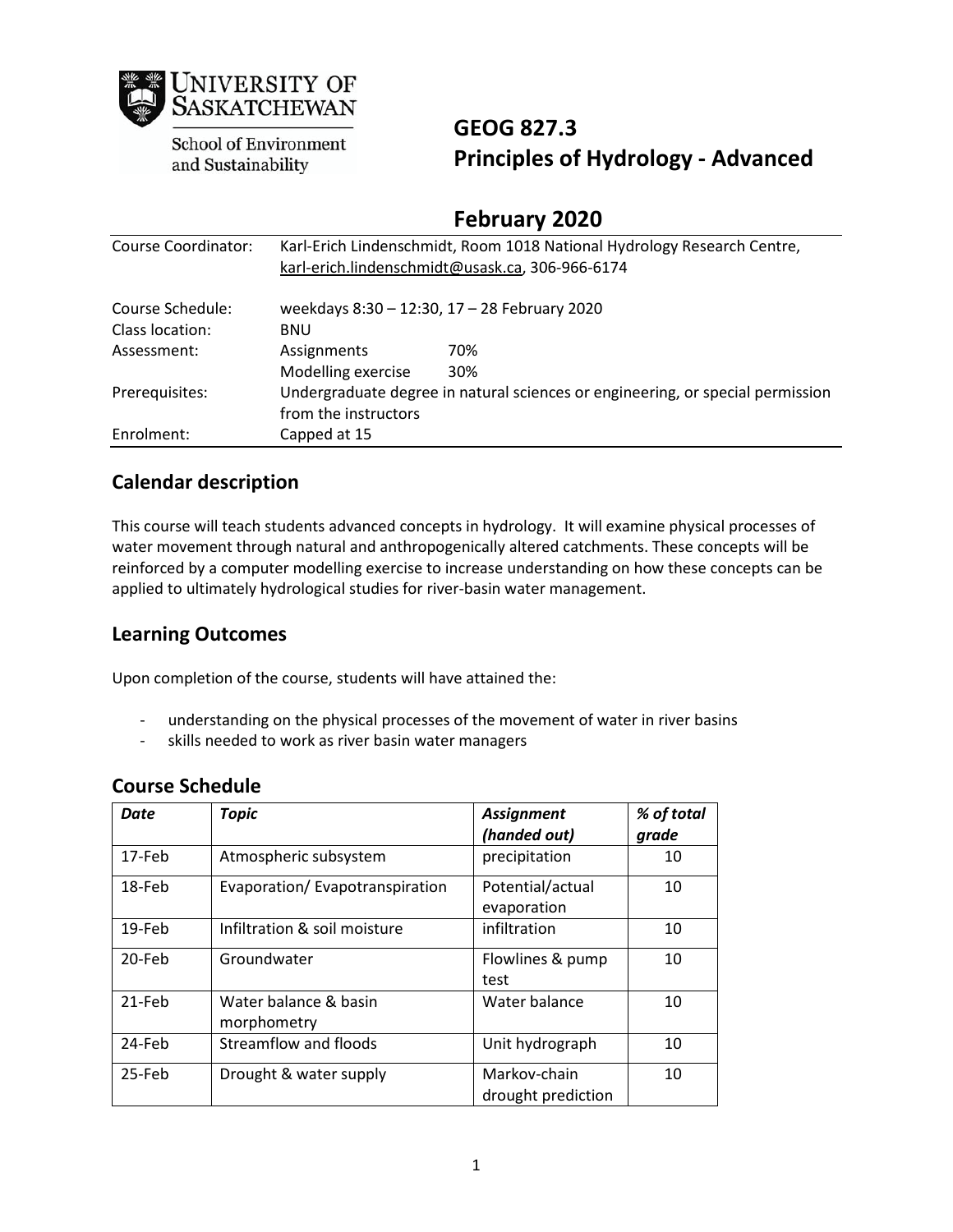| 26-Feb | DEM generation         | Hydrological                      |    |
|--------|------------------------|-----------------------------------|----|
| 27-Feb | Hydrological modelling | modelling setup<br>and hydrograph | 30 |
| 28-Feb | Hydrological modelling | simulation                        |    |

### **Readings**

The following textbook will establish the basis for this course:

Thompson, S.A. (1999) Hydrology for Water Management. CRC Press, London. eBook ISBN 9780203751435 https://doi-org.cyber.usask.ca/10.1201/9780203751435

### **Assessment**

#### **Assignments**

All assignments must be completed to pass the course. Each assignment will be due the following day, after they are handed out. Late submission of assignments will be penalized at 5% per day.

All assignments are worth 70% of the course grade. Assignments will be graded by the instructor. Detailed guidance on the assignment topics will be provided by the instructor via a handout. Each assignment will consist of 1 to 3 analytical questions.

#### **Modelling exercise**

Tutorials will be stepped through in class to familiarise the student with the hydrological modelling process. Data for a river basin will then be provided for which the student will construct a digital elevation model (DEM) and set up and run a hydrological model for that basin. A report based on questions on the modelling will be due two days after the course is complete. The report is worth 30% of the final grade.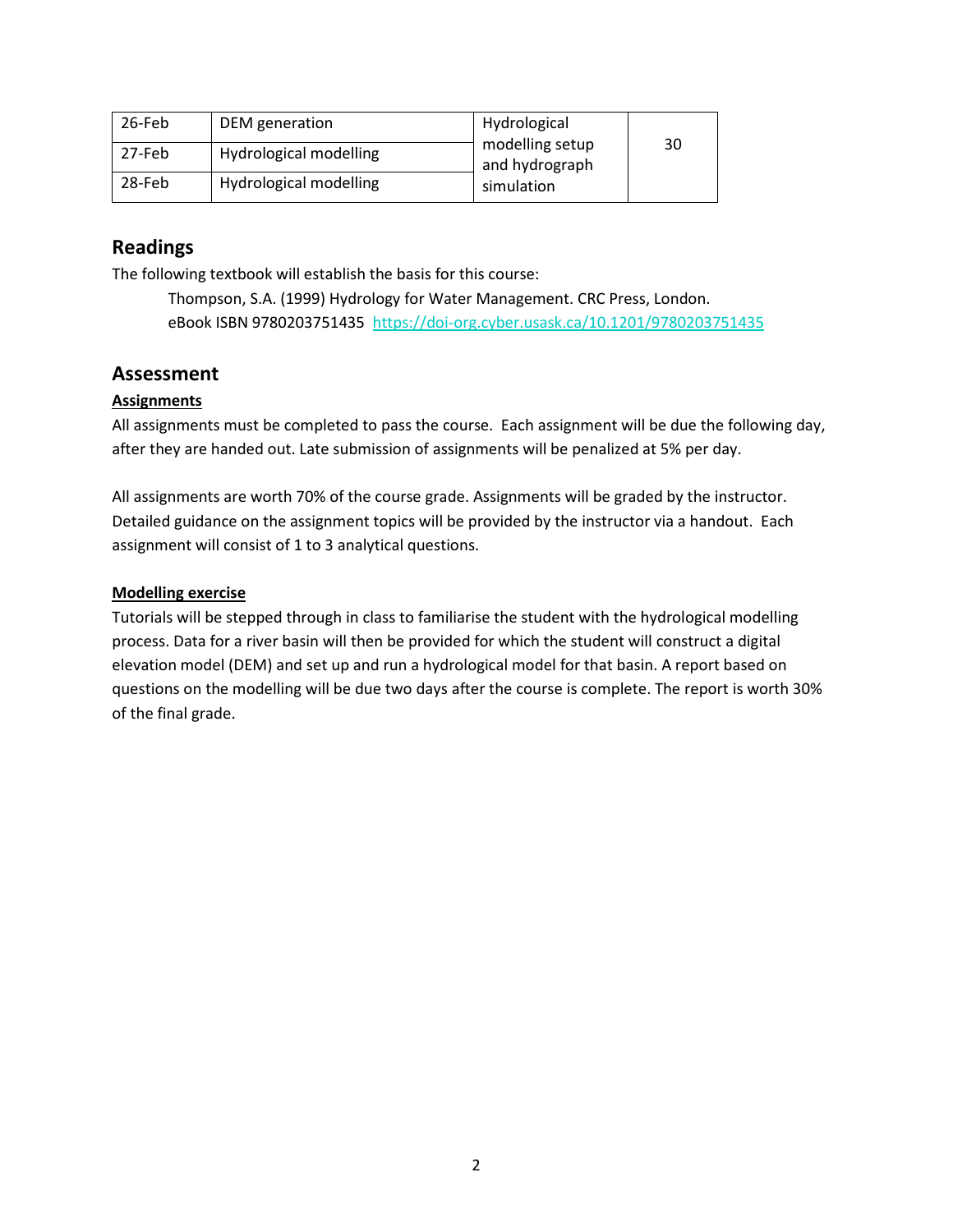### **School and University policy statements**

#### **1. Grading System Description**

SENS uses the following grading system as adopted by the College of Graduate Studies and Research:

#### 90-100 Exceptional

A superior performance with consistent strong evidence of

- a comprehensive, incisive grasp of subject matter;
- an ability to make insightful, critical evaluation of information;
- an exceptional capacity for original, creative and/or logical thinking;
- an exceptional ability to organize, to analyze, to synthesize, to integrate ideas, and to express thoughts fluently;
- an exceptional ability to analyze and solve difficult problems related to subject matter.

#### 80-89 Very Good to Excellent

A very good to excellent performance with strong evidence of

- a comprehensive grasp of subject matter;
- an ability to make sound critical evaluation of information;
- a very good to excellent capacity for original, creative and/or logical thinking;
- a very good to excellent ability to organize, to analyze, to synthesize, to integrate ideas, and to express thoughts fluently;
- a very good to excellent ability to analyze and solve difficult problems related to subject matter.

#### 70-79 Satisfactory to Good

A satisfactory to good performance with evidence of

- a substantial knowledge of subject matter;
- a satisfactory to good understanding of the relevant issues and satisfactory to good familiarity with the relevant literature and technology;
- a satisfactory to good capacity for logical thinking;
- some capacity for original and creative thinking;
- a satisfactory to good ability to organize, to analyze, and to examine the subject matter in a critical and constructive manner;
- a satisfactory to good ability to analyze and solve moderately difficult problems.

#### 60-69 Poor

A generally weak performance, but with some evidence of

- a basic grasp of the subject matter;
- some understanding of the basic issues;
- some familiarity with the relevant literature and techniques;
- some ability to develop solutions to moderately difficult problems related to the subject matter;
- some ability to examine the material in a critical and analytical manner.

#### <60 Failure

An unacceptable performance.

#### **2. Midterm and Final Examination Scheduling**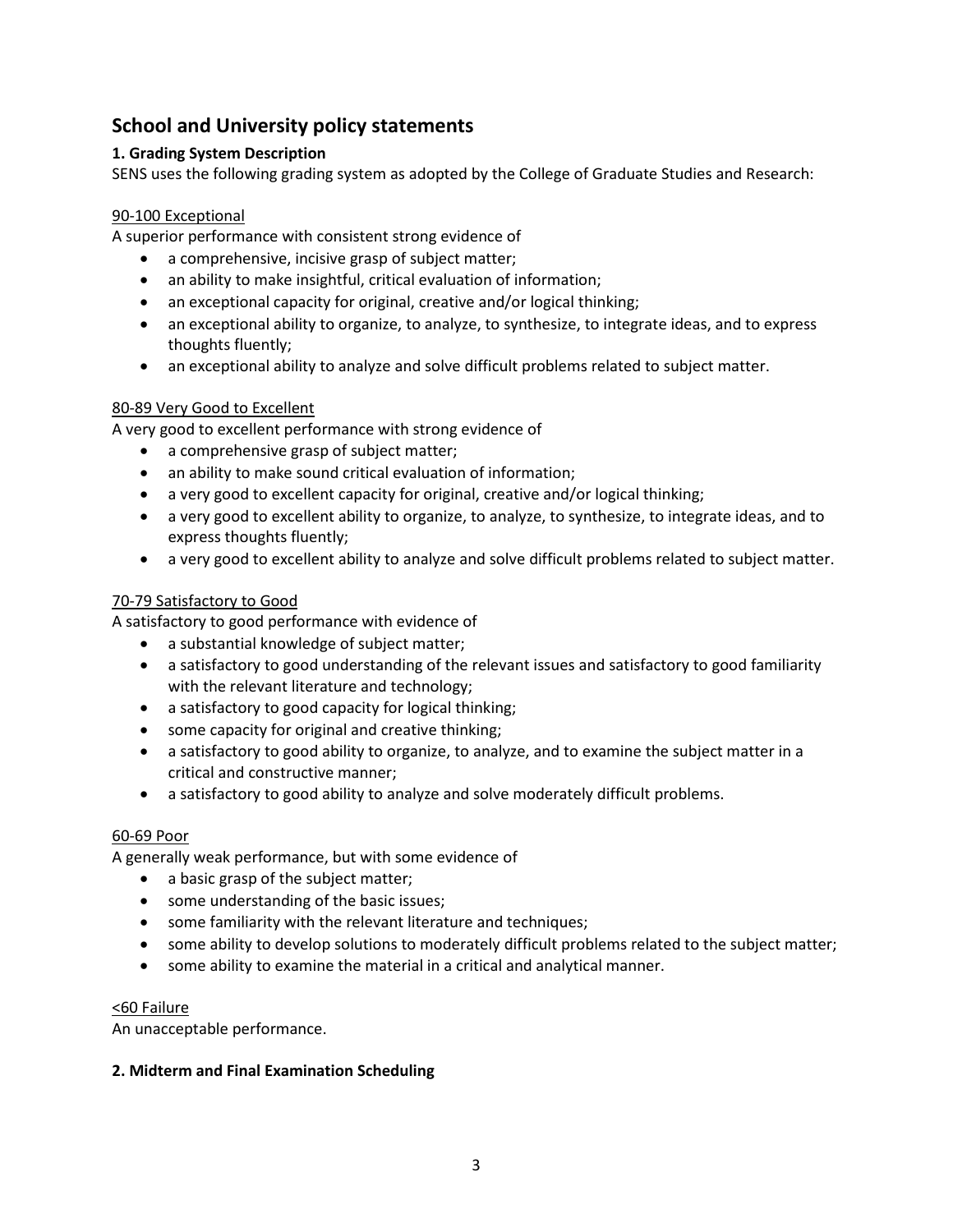Midterm and final examinations must be written on the date scheduled. Final examinations may be scheduled at any time during the examination period; students should therefore avoid making prior travel, employment, or other commitments for this period. If a student is unable to write an exam through no fault of his or her own for medical or other valid reasons, documentation must be provided and an opportunity to write the missed exam may be given. Students are encouraged to review all examination policies and procedures: http://www.usask.ca/calendar/exams&grades/examregs/

#### **3. Assessment Issues and Grade Disputes**

A student shall be permitted to see any examination unless otherwise stated at the beginning of the course. Students dissatisfied with the assessment of their work in any aspect of course work, including midterm or final examination should consult the University policy '*Student Appeals or Evaluation, Grading and Academic Standing'* found at the Office of the University Secretary (http://www.usask.ca/university\_secretary/policies/student/policy-on-student-appeals-of-evaluation, grading-and-academic-standing.php).

#### **4. Disability Services for Students (DSS)**

Students who have disabilities (learning, medical, physical, or mental health) are strongly encouraged to register with Disability Services for Students (DSS) if they have not already done so. Students who suspect they may have disabilities should contact DSS for advice and referrals. In order to access DSS programs and supports, students must follow DSS policy and procedures. For more information, check http://www.students.usask.ca/disability/, or contact DSS at 966-7273 or dss@usask.ca. Students registered with DSS may request alternative arrangements for mid-term and final examinations. Students must arrange such accommodations through DSS by the stated deadlines. Instructors shall provide the examinations for students who are being accommodated by the deadlines established by DSS.

#### **4. University Learning Centre (ULC)**

The ULC offers academic support to UofS students, including: workshops, writing help, math help, community service-learning, learning communities, study skills support, technology help and Peer Mentor Programs. More information can be found at http://www.usask.ca/ulc/

#### **5. Academic Honesty**

The University of Saskatchewan is committed to the highest standards of academic integrity and honesty. Students are expected to be familiar with these standards regarding academic honesty and to uphold the policies of the University in this respect. Students are particularly urged to familiarize themselves with the provisions of the Student Conduct & Appeals section of the University Secretary Website and avoid any behavior that could potentially result in suspicions of cheating, plagiarism, misrepresentation of facts and/or participation in an offence. Academic dishonesty is a serious offence and can result in suspension or expulsion from the University.

All students should read and be familiar with the Regulations on Academic Student Misconduct (http://www.usask.ca/university\_secretary/honesty/StudentAcademicMisconduct.pdf) as well as the Standard of Student Conduct in Non-Academic Matters and Procedures for Resolution of Complaints and Appeals (http://www.usask.ca/university\_secretary/honesty/StudentNon-AcademicMisconduct2012.pdf )

For more information on what academic integrity means for students see the Student Conduct & Appeals section of the University Secretary Website at: http://www.usask.ca/university\_secretary/pdf/dishonesty\_info\_sheet.pdf